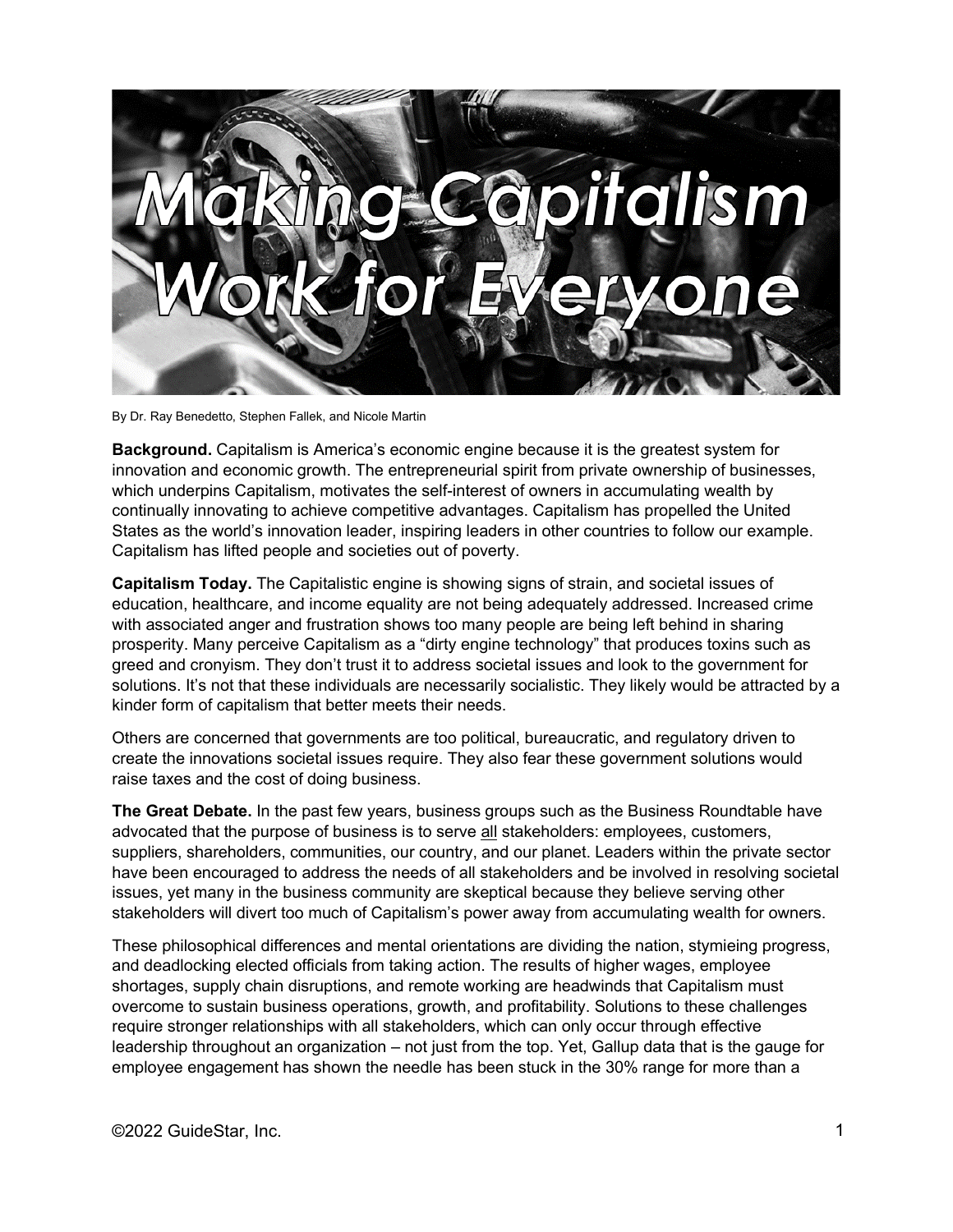decade. The current version of Capitalism is not generating sufficient power. It is failing to meet the needs of business and society. What went wrong and how do we fix it?

**Making Capitalism Work for Everyone.** When Capitalism was introduced, it did not come with an instruction manual. Those who created this economic engine left parts in the box because they did not understand what they were for or what to do with them. They may have thought the engine would be more powerful without them. These parts are the values that drive the behaviors and practices for creating relationships with and serving all stakeholders. They build the webs of trust to nurture the enlightened self-interest Capitalism intends. The label on this bag of parts says "CHARACTER"\*.





When character is combined with the entrepreneurial spirit of Capitalism, a powerful culture is created that supercharges business performance. This culture is called Character-based Capitalism. It puts into action values such as trust and caring which foster the collaboration and teamwork that generate innovation, productivity, agility, and resilience. Employees with a capitalist mindset are motivated and empowered to think and act like owners.

A Character-based Capitalism culture is built on four pillars:

- **Shared core values** most significantly trust and caring for robust exchange of ideas
- **Leaders at all levels** empowers employees and teaches them how the business works so they create innovative solutions
- **Transcendent organizational purpose** inspires a compelling vision and mission that make work meaningful
- **Commitment to performance excellence** continuously improves capabilities in leadership, knowledge, and execution that accelerate growth and profitability



Character-based Capitalism makes more money by doing what is right for all stakeholders. Greater shareholder returns are a result because earnings increase when employees are engaged, customers are loyal, suppliers collaborate, and communities provide needed services and infrastructure. Character-based Capitalism generates win-win solutions for all participants, not for one or two groups of stakeholders.

*Character-based Capitalism is a culture* where diversity, equity, and inclusion (DEI) thrive because of mutual respect that permeates the organization. Business leaders in Character-based Capitalism cultures advocate for DEI because innovation requires different perspectives and contributions from many in resolving business and societal issues. These leaders ensure internal practices encourage, nurture, and appreciate multiple points of view to develop and sustain a pipeline of exceptional talent. Character-based Capitalism attracts and retains employees and customers, ensures employees are innovative and productive, strengthens supplier relationships, and keeps employees aligned and connected to the work that needs to be done.

<sup>\*</sup>Character means values in action, such as the Character Counts values of Trustworthiness, Respect, Responsibility, Fairness, Caring, and Citizenship.